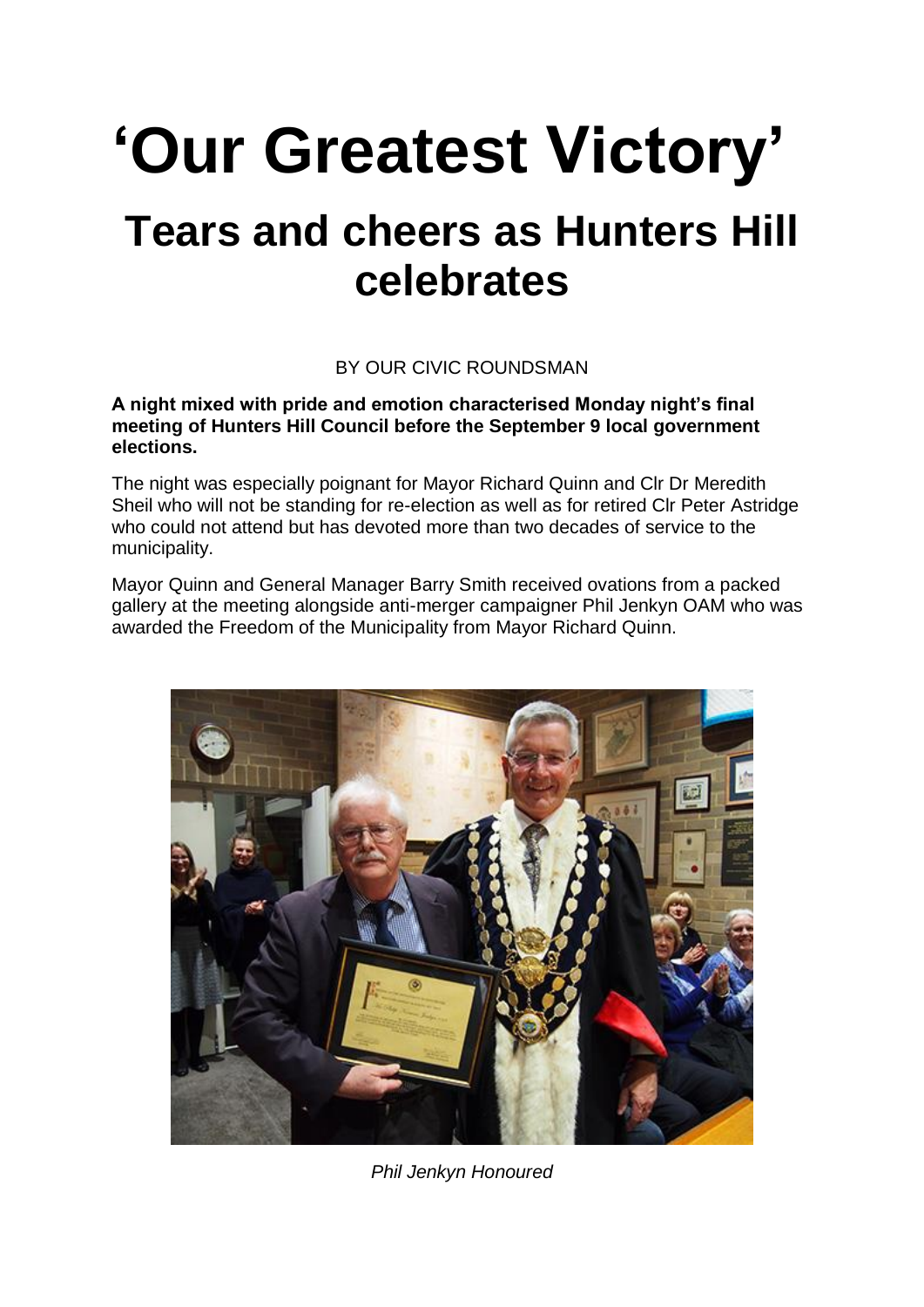## **No thanks to gutless MPs**

But it was a night where the Hunters Hill community took pride of place after a long and successful fight against the State Government's proposed forced merger with the City of Ryde and Lane Cove.

Described by councillors as "the most important battle in Hunters Hill's 150 year history" this incredible community based victory against all odds not only forced Premier Gladys Berejiklian to backflip on the proposed merger but saw the Court of Appeal award Hunters Hill all costs associated with the legal case against the government.

Emeritus Mayor Ross Williams gave the keynote address. "This recent, ill-conceived and flawed NSW Liberal Government forced amalgamation process was by far the greatest challenge for our community to overcome," Mr Williams said.

"To the great disgrace of the Liberal Government and our local State Government member, Minister Roberts, this has been a blight on the Hunters Hill community for almost five years."

"But the Hunters Hill community will fight for our independence and right to local governance, to preserve our heritage, environment and sense of place.

"When it rallies together it is a formidable body of passionate, determined and immensely talented individuals.

"And we have not been fighting this alone .. it is also important to acknowledge the significant role played by the media broadcaster Alan Jones and our own The Weekly Times newspaper."

Councillor Dr Meredith Sheil called for a standing ovation for Mayor Quinn.

"This is my last council meeting but it has been an enormous privilege for me to fight for Hunters Hill and its independence," Clr Sheil said.

"We do have a community council and this has been evident to me in the outcome we have achieved, a community worth more than money can buy."

Councillor Sheil urged the community to keep fighting to keep Hunters Hill independent.

"The abject and revolting way the Liberal Party has treated its most ardent supporters in Hunters Hill has convinced me there is no place for party politics in local government."

Alongside Mayor Quinn, Clr Sheil and Clr Astridge were praised for standing up for Hunters Hill at every opportunity with Clr Sheil even fronting former Premier Mike Baird on the issue at a recent local government conference in Wollongong.

Deputy Mayor Mark Bennett spoke of the resolve of Mr Jenkyn and General Manager Barry Smith.

"There were times I felt like crying, to be honest, but it was Phil who kept saying keep fighting, we will win this," he said.